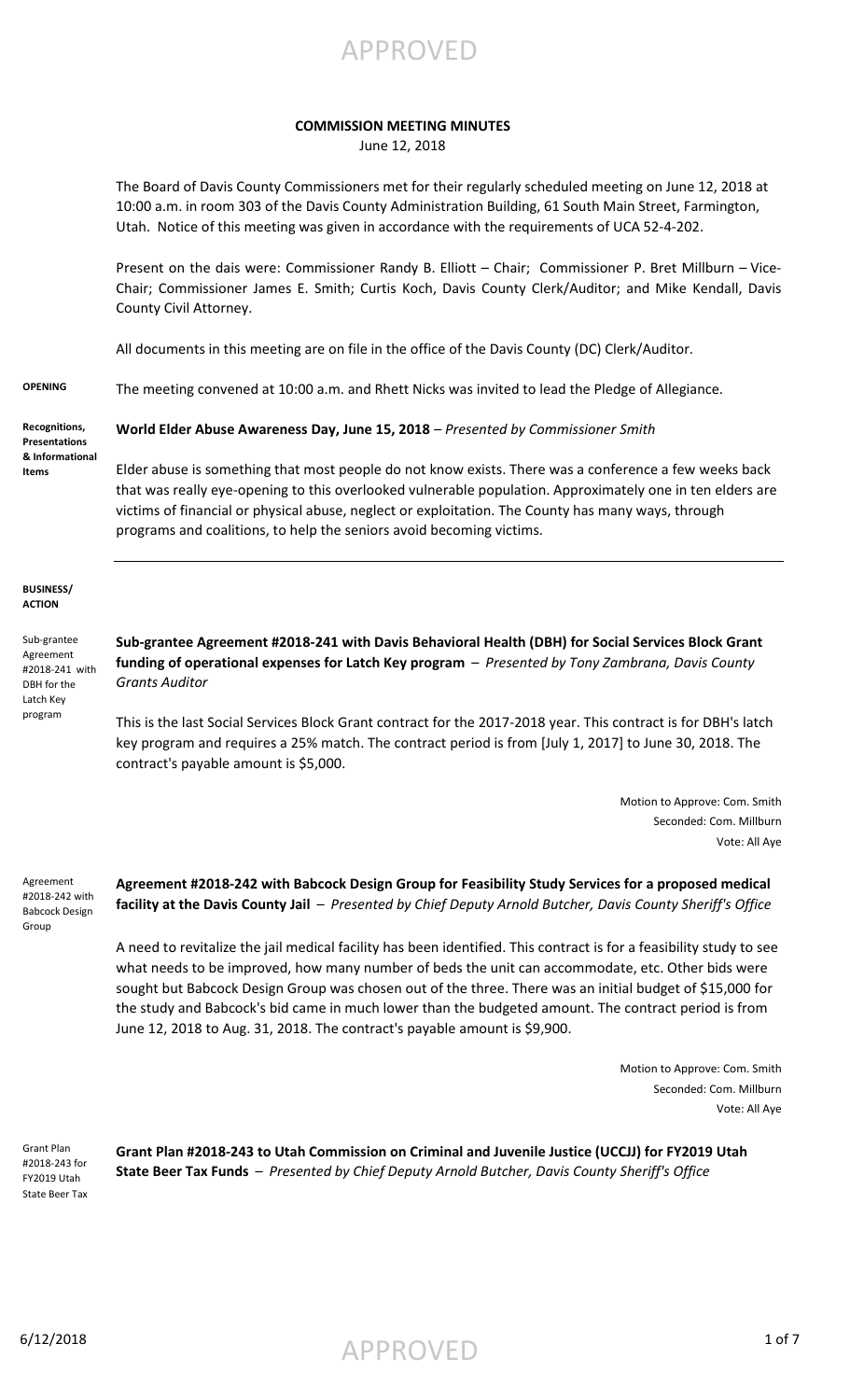APPROVED

This is a plan for how the 2019 fiscal year beer tax funds will be used. Portions will go to housing designation and vitalization, confinement, prosecution, enforcements and arrests. The deadline for this plan is Friday [June 15]. Compared to previous years, the distribution of funds has not changed but the percentage distributed is different. The biggest portion goes to the housing and corrections division. The contract period is July 1, 2018 to June 30, 2019. The contract's amount is to be determined if the grant is awarded.

> Motion to Approve: Com. Smith Seconded: Com. Millburn Vote: All Aye

Agreement #2018-244 with Standard Examiner for inkind advertising for the 2018 Davis County Fair

**Agreement #2018-244 with Ogden Publishing Company dba Standard Examiner to be a 2018 Davis County Fair sponsor providing newspaper advertising credits in exchange for promotional opportunities**  – *Presented by Stephanie Davis, Davis County Event Coordinator* – *Legacy Events Center*

The Standard Examiner has agreed to be a Davis County Fair sponsor in exchange for advertising permissions via signs, posters and pamphlets at the fair. They will provide the County with advertising credits. The contract period is from June 1, 2018 to Aug. 20, 2018. The contract's in-kind amount is \$8,500.

> Motion to Approve: Com. Millburn Seconded: Com. Smith Vote: All aye

Agreement #2018-245 with **Standard** Examiner for general 2018 Davis County Fair advertising

**Agreement #2018-245 with Ogden Publishing Company dba Standard Examiner for newspaper advertising for the 2018 Davis County Fair** – *Presented by Stephanie Davis, Davis County Event Coordinator – Legacy Events Center*

This contract with the Standard Examiner is to provide county-wide advertisements for the Davis County Fair. The contract period is from June 6, 2018 to Aug. 20, 2018. The contract's payable amount is \$3,500.

> Motion to Approve: Com. Millburn Seconded: Com. Smith Vote: All aye

Agreement #2018-246 with Hometown Values Magazines

**Agreement #2018-246 with Utah Media Partners LLC dba Hometown Values Magazines for advertising for the 2018 Davis County Fair** – *Presented by Stephanie Davis, Davis County Event Coordinator – Legacy Events Center*

The Hometown Values Magazine will be providing advertisements for the Davis County Fair in their publication which is delivered to Davis County residents. Also, the fair will be featured on the cover of their August edition. The contract period is from June 18, 2018 to Aug. 31, 2018. The contract's payable amount is \$4,000.

> Motion to Approve: Com. Millburn Seconded: Com. Smith Vote: All aye

Agreement #2018-247 with New Life Consignment for Oct. 2018 event

**Agreement #2018-247 with New Life Consignment for rental space at the Legacy Events Center for a children's consignment sale in October 2018** – *Presented by Mike Moake, Davis County Marketing Coordinator*

This is for a children's consignment sale to be held in October. This is a popular community event and the Legacy Events Center is happy to have them back. The contract period is from Oct. 9, 2018 to Oct. 13, 2018. The contract's receivable amount is \$6,140.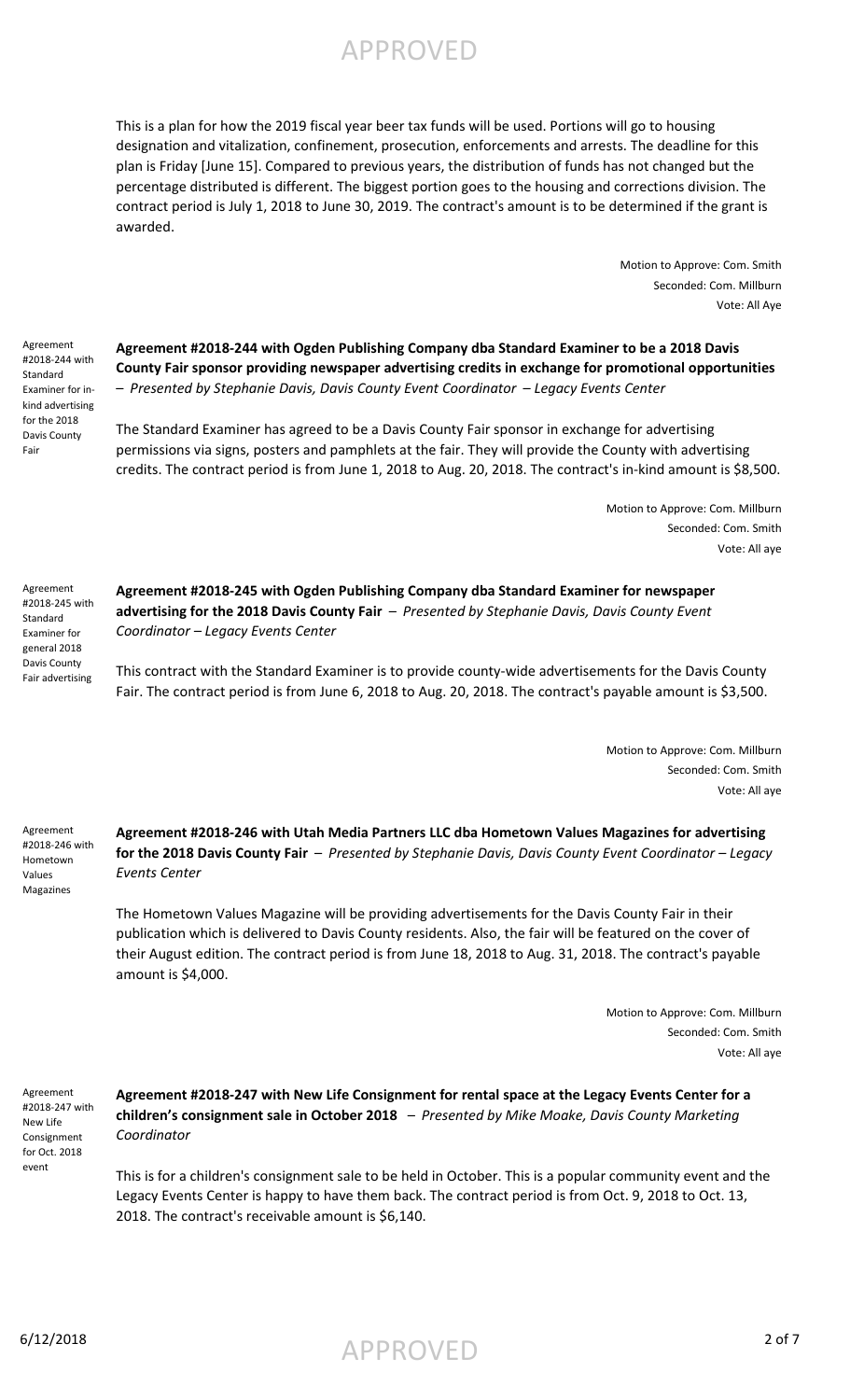# APPROVED

Motion to Approve: Com. Smith Seconded: Com. Millburn Vote: All Aye

Agreement #2018-248 with New Life Consignment for Feb./Mar. 2019 event

## **Agreement #2018-248 with New Life Consignment for rental space at the Legacy Events Center for a children's consignment sale in February/March 2019** – *Presented by Mike Moake, Davis County Marketing Coordinator*

This is for a children's consignment sale to be held in the end of February through the beginning of March of next year. The contract period is from Feb. 26, 2019 to March 2, 2019. The contract's receivable amount is \$6,140.

> Motion to Approve: Com. Smith Seconded: Com. Millburn Vote: All Aye

#### **Agreement #2018-249 with Ornata Motors for rental space at the Legacy Events Center to show and test drive a car** – *Presented by Mike Moake, Davis County Marketing Coordinator* Agreement #2018-249 with Ornata Motors

This is a local car maker; they will be using the north parking lot to let clients test drive cars. The contract period is from June 25, 2018 to June 25, 2018. The contract's receivable amount is \$1,400.

> Motion to Approve: Com. Smith Seconded: Com. Millburn Vote: All Aye

Amendment #2016-323-B with Boyer Hill Military Housing LC

**Amendment #2016-323-B with Boyer Hill Military Housing LC to provide animal control services** – *Presented by Rhett Nicks, Davis County Animal Care and Control Director*

This amendment is to provide animal control services. It is not included with the city animal service agreements and amendments because it is slightly different. The contract period is from Jan. 1, 2018 to Dec. 31, 2018. The contract's receivable amount is \$10,646.98.

> Motion to Approve: Com. Millburn Seconded: Com. Smith Vote: All aye

Resolution #2018-250 approving amendments to interlocal cooperation agreements for animal services

**Resolution #2018-250 approving amendments to interlocal cooperation agreements for animal services with cities in Davis County** – *Presented by Rhett Nicks, Davis County Animal Care and Control Director*

This resolution is for approving the amendments to the following cities for their animal services interlocal agreements: Bountiful, Centerville, Clearfield, Clinton, Farmington, Fruit Heights, Kaysville, Layton, North Salt Lake, South Weber, Sunset, Syracuse, West Point and Woods Cross. [The contract period is from Jan. 1, 2016 to Dec. 31, 2020. The receivable amount varies between each city.]

> Motion to Approve: Com. Smith Seconded: Com. Millburn Vote: All Aye

Amendments to interlocal cooperation agreements for animal services

**Amendments to interlocal cooperation agreements for animal services with cities in Davis County** – *Presented by Rhett Nicks, Davis County Animal Care and Control Director*

**Amendment #2016-229-B** with Bountiful City is to update the existing animal service interlocal agreement for the 2018 year. The contract period is from Jan. 1, 2018 to Dec. 31, 2018. The contract's receivable amount is \$95,530.49.

Motion to Approve: Com. Millburn

6/12/2018  $APPROVED$  3 of 7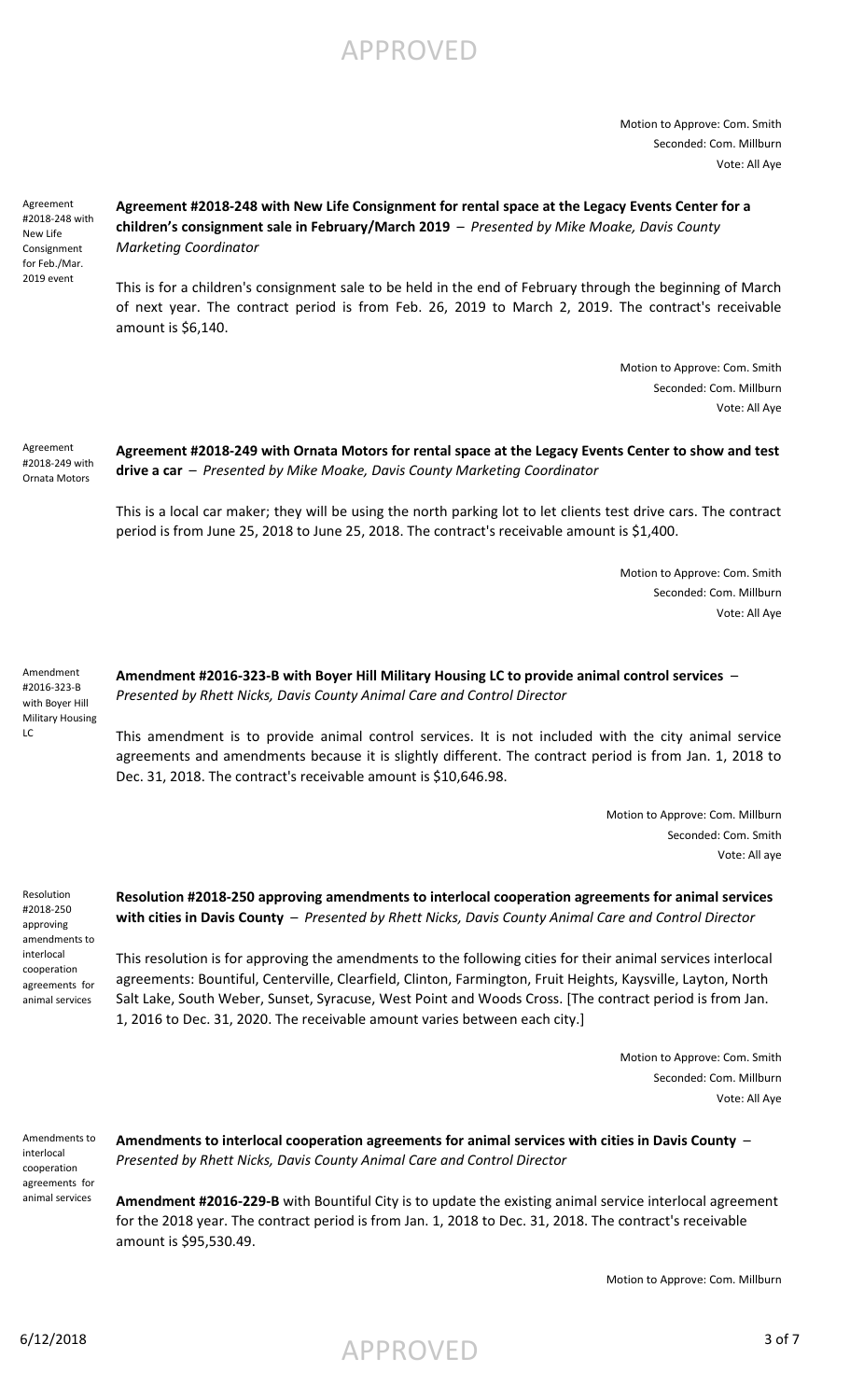APPROVED

Seconded: Com. Smith Vote: All aye

**Amendment #2016-230-B** with Centerville City is to update the existing animal service interlocal agreement for the 2018 year. The contract period is from Jan. 1, 2018 to Dec. 31, 2018. The contract's receivable amount is \$34,394.49.

> Motion to Approve: Com. Millburn Seconded: Com. Smith Vote: All aye

**Amendment #2016-284-B** with Clearfield City is to update the existing animal service interlocal agreement for the 2018 year. The contract period is from Jan. 1, 2018 to Dec. 31, 2018. The contract's receivable amount is \$108,586.52.

> Motion to Approve: Com. Millburn Seconded: Com. Smith Vote: All aye

**Amendment #2016-231-B** with Clinton City is to update the existing animal service interlocal agreement for the 2018 year. The contract period is from Jan. 1, 2018 to Dec. 31, 2018. The contract's receivable amount is \$81,415.12.

> Motion to Approve: Com. Millburn Seconded: Com. Smith Vote: All aye

**Amendment #2016-232-B** with Farmington City is to update the existing animal service interlocal agreement for the 2018 year. The contract period is from Jan. 1, 2018 to Dec. 31, 2018. The contract's receivable amount is \$60,226.34.

> Motion to Approve: Com. Millburn Seconded: Com. Smith Vote: All aye

**Amendment #2016-233-B** with Fruit Heights City is to update the existing animal service interlocal agreement for the 2018 year. The contract period is from Jan. 1, 2018 to Dec. 31, 2018. The contract's receivable amount is \$14,544.40.

> Motion to Approve: Com. Millburn Seconded: Com. Smith Vote: All aye

**Amendment #2016-246-B** with Kaysville City is to update the existing animal service interlocal agreement for the 2018 year. The contract period is from Jan. 1, 2018 to Dec. 31, 2018. The contract's receivable amount is \$62,797.31.

> Motion to Approve: Com. Millburn Seconded: Com. Smith Vote: All aye

**Amendment #2016-234-B** with Layton City is to update the existing animal service interlocal agreement for the 2018 year. The contract period is from Jan. 1, 2018 to Dec. 31, 2018. The contract's receivable amount is \$249,249.49.

> Motion to Approve: Com. Millburn Seconded: Com. Smith Vote: All aye

6/12/2018  $APPROVED$  4 of 7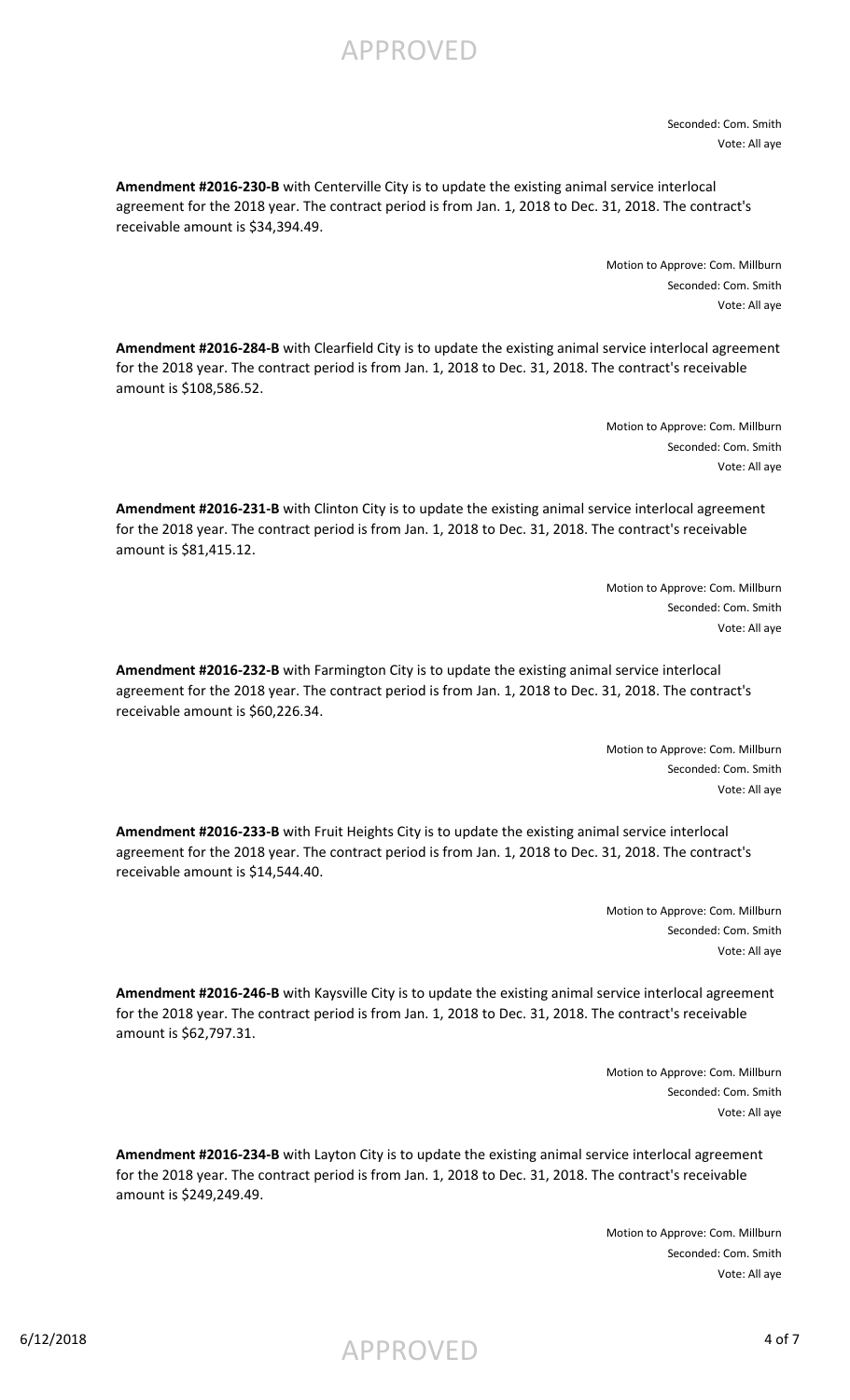APPROVED

**Amendment #2016-255-B** with North Salt Lake City is to update the existing animal service interlocal agreement for the 2018 year. The contract period is from Jan. 1, 2018 to Dec. 31, 2018. The contract's receivable amount is \$44,498.65.

> Motion to Approve: Com. Smith Seconded: Com. Millburn Vote: All aye

**Amendment #2016-324-B** with South Weber City is to update the existing animal service interlocal agreement for the 2018 year. The contract period is from Jan. 1, 2018 to Dec. 31, 2018. The contract's receivable amount is \$19,196.42.

> Motion to Approve: Com. Smith Seconded: Com. Millburn Vote: All aye

**Amendment #2016-235-B** with Sunset City is to update the existing animal service interlocal agreement for the 2018 year. The contract period is from Jan. 1, 2018 to Dec. 31, 2018. The contract's receivable amount is \$31,153.92.

> Motion to Approve: Com. Smith Seconded: Com. Millburn Vote: All aye

**Amendment #2016-247-B** with Syracuse City is to update the existing animal service interlocal agreement for the 2018 year. The contract period is from Jan. 1, 2018 to Dec. 31, 2018. The contract's receivable amount is \$67,393.69.

> Motion to Approve: Com. Smith Seconded: Com. Millburn Vote: All aye

**Amendment #2016-236-B** with West Point City is to update the existing animal service interlocal agreement for the 2018 year. The contract period is from Jan. 1, 2018 to Dec. 31, 2018. The contract's receivable amount is \$38,491.15.

> Motion to Approve: Com. Smith Seconded: Com. Millburn Vote: All aye

**Amendment #2016-237-B** with Woods Cross City is to update the existing animal service interlocal agreement for the 2018 year. The contract period is from Jan. 1, 2018 to Dec. 31, 2018. The contract's receivable amount is \$25,400.26.

> Motion to Approve: Com. Smith Seconded: Com. Millburn Vote: All aye

Commissioner Millburn moved to recess to Board of Equalization. Commissioner Smith seconded the motion. All voted aye.

**BOARD OF EQUALIZATION**

Register

Property Tax The Property Tax Register was presented by Curtis Koch, Davis County Clerk/Auditor as follows:

 $6/12/2018$  5 of 7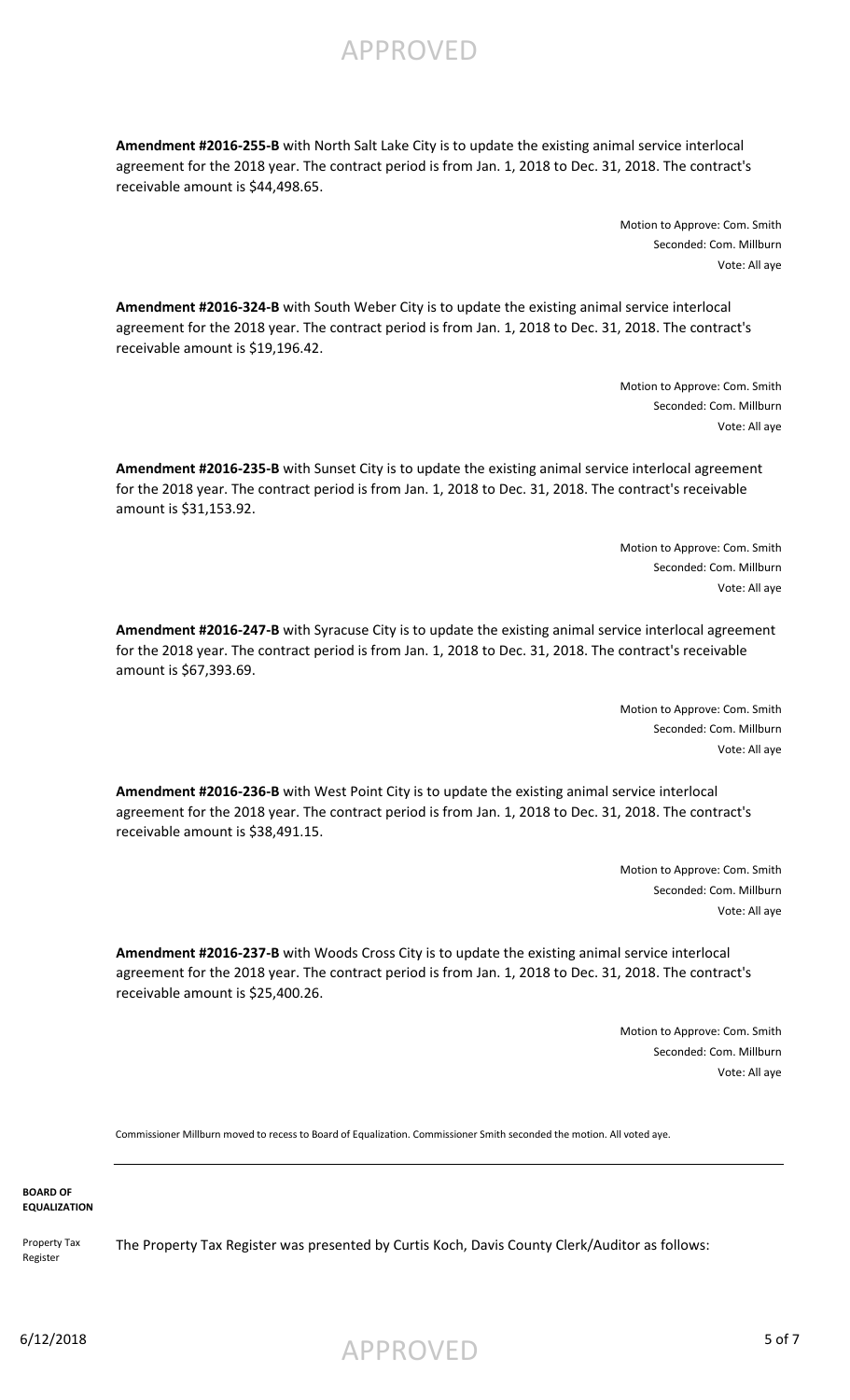APPROVED

One veteran tax exemption abatement for 2017 Treasurer adjustments: May small dollar write-offs totaling \$4.04 Assessor adjustments: penalty waiver requests for various amounts and corrections for assessor initiated corrections for various amounts

> Motion to Approve: Com. Millburn Seconded: Com. Smith Vote: All aye

Commissioner Millburn moved to reconvene Commission meeting. Commissioner Smith seconded the motion. All voted aye.

### **CONSENT ITEMS**

**Check Registers** Check Registers were approved. Check Registers

> Motion to Approve: Com. Smith Seconded: Com. Millburn Vote: All aye

**Indigent Hardship Abatement Register** The Indigent Abatement Register for Gregory D. Johnson was approved. Indigent Hardship Abatement Register

> Motion to Approve: Com. Smith Seconded: Com. Millburn Vote: All aye

**Meeting Minutes** Meeting minutes for May 22, 2018 were presented for approval. Commission Meeting Minutes

> Motion to Approve: Com. Smith Seconded: Com. Millburn Vote: All aye

### **COMMISSION COMMENTS**

- Com. Elliott Commissioner Elliott attended a meeting last night with representatives from the Forest Service, Bountiful City, Davis County, the D.U. Company (a Kingston Company) and citizens of Bountiful to discuss the Bountiful B and its usage. How to handle improvements to parking, trail access, road maintenance, etc. were also discussed and some wonderful collaborative ideas came from the meeting. It was a great dialogue and shows promise for the future.
- Com. Smith Commissioner Smith remarked that it is a privilege to be on the Senior Citizens Board. Furthermore, as of this morning, he is returning to sitting on the Library Board and which he is excited about.
- Com. Millburn Commissioner Millburn was not here last week because he was attending the National Association of Regional Councils conference in Florida. It was a great opportunity to discuss how to address growth challenges, especially concerning transportation, and avoiding regionalism/silo thinking. Utah is often recognized as a pillar of success because of the state's unified plan and collaborative focus. There is always room to improve and it is great to see the progress that has been made. Also, the Golden Spoke bike event also took place last week. It was a great way to showcase the longest connected trail west of the Mississippi. The trail starts at the Rainbow Gardens in Ogden Canyon and ends at Bridal Veil Falls in Provo.